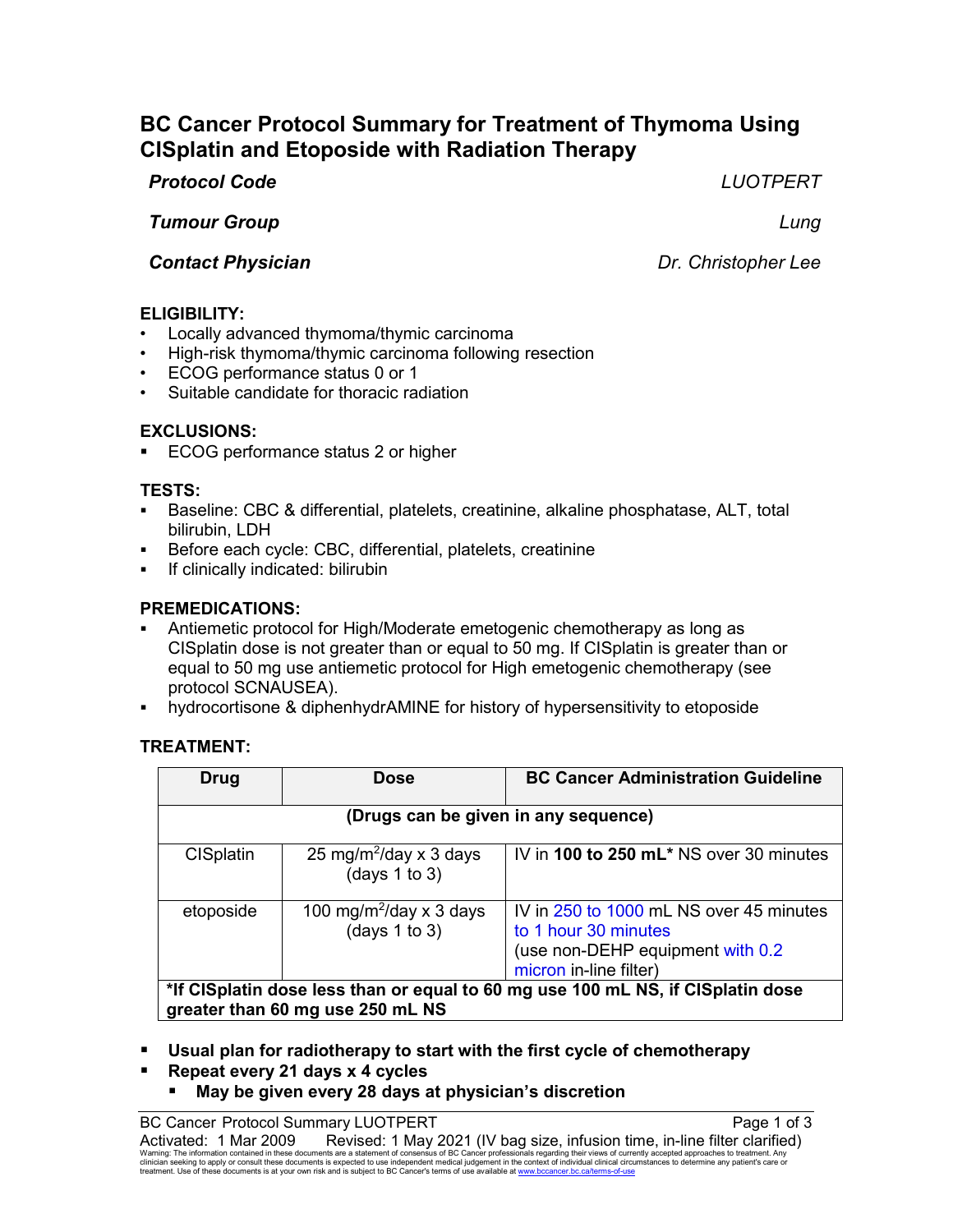Prophylactic co-trimoxazole DS one tablet PO bid or levoFLOXacin 500 mg PO daily x 10 days beginning 7 days post-chemotherapy should be considered for patients judged to be at high risk of neutropenic fever

#### **In cases of CISplatin toxicity or poorly functioning patients or Age greater than75:**

| <b>DRUG</b>        | <b>DOSE</b>                                         | <b>BC Cancer Administration</b><br><b>Guidelines</b> |
|--------------------|-----------------------------------------------------|------------------------------------------------------|
| <b>CARBOplatin</b> | AUC 5 DAY 1 only<br>Dose = $AUC \times (GFR^* +25)$ | IV in 100 to 250 mL NS over 30<br>minutes.           |

\*GFR preferably from nuclear renogram, if not possible use:

GFR =  $\frac{N x (140\text{-age in years}) x wt (kg)}{s$  N = 1.04 (women) or 1.23 (men)

The estimated GFR calculated using the Cockcroft-Gault equation should be capped at 125 mL/min when it is used to calculate the initial carboplatin dose. When a nuclear renogram is available, this clearance would take precedence.

### **DOSE MODIFICATIONS:**

#### 1. **Hematology:** for etoposide

| ANC $(X 109/L)$              |     | Platelets (x 10 <sup>9</sup> /L) | <b>Dose</b>  |
|------------------------------|-----|----------------------------------|--------------|
| greater than or equal to 1.5 | and | greater than or equal to 100     | 100%         |
| 1.0 to less than $1.5$       | or  | 75 to less than 100              | 75%          |
| less than 1.0                | or  | less than 75                     | <b>Delay</b> |

#### 2. **Hepatic dysfunction:** for etoposide

| <b>Bilirubin (micromol/L)</b> | <b>Dose</b> |                                     |  |
|-------------------------------|-------------|-------------------------------------|--|
| less than 25                  | 100%        | 100 mg/m <sup>2</sup> /day x 3 days |  |
| 25 to 50                      | 50%         | 50 mg/m <sup>2</sup> /day x 3 days  |  |
| 51 to 85                      | 25%         | 25 mg/m <sup>2</sup> /day x 3 days  |  |
| greater than 85               |             | <b>Delay</b>                        |  |